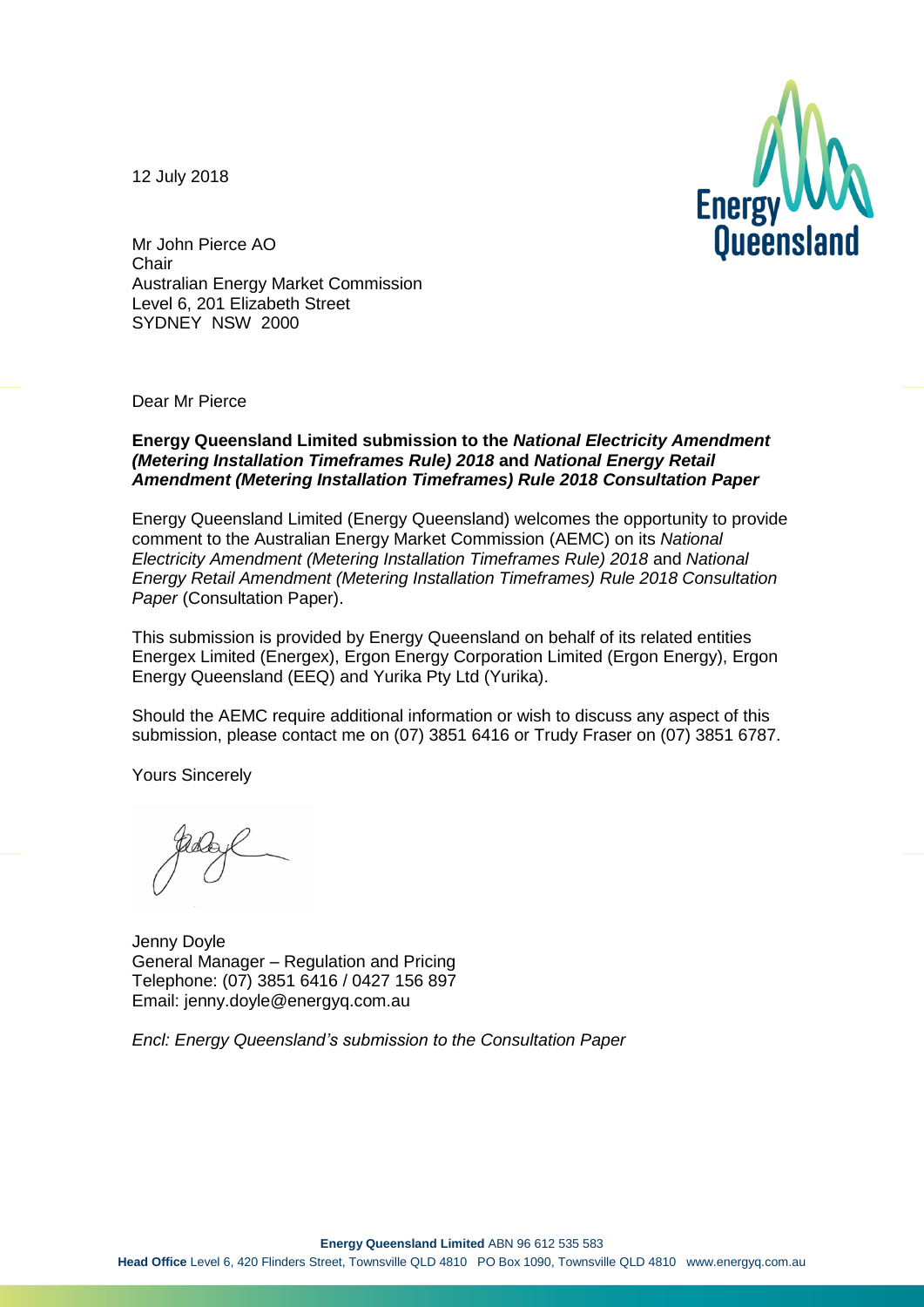# **Energy Queensland Submission to the Australian Energy Market Commission**

*National Electricity Amendment (Metering Installation Timeframes Rule) 2018 and National Energy Retail Amendment (Metering Installation Timeframes) Rule 2018 Consultation Paper* 

> **Energy Queensland Limited** 12 July 2018

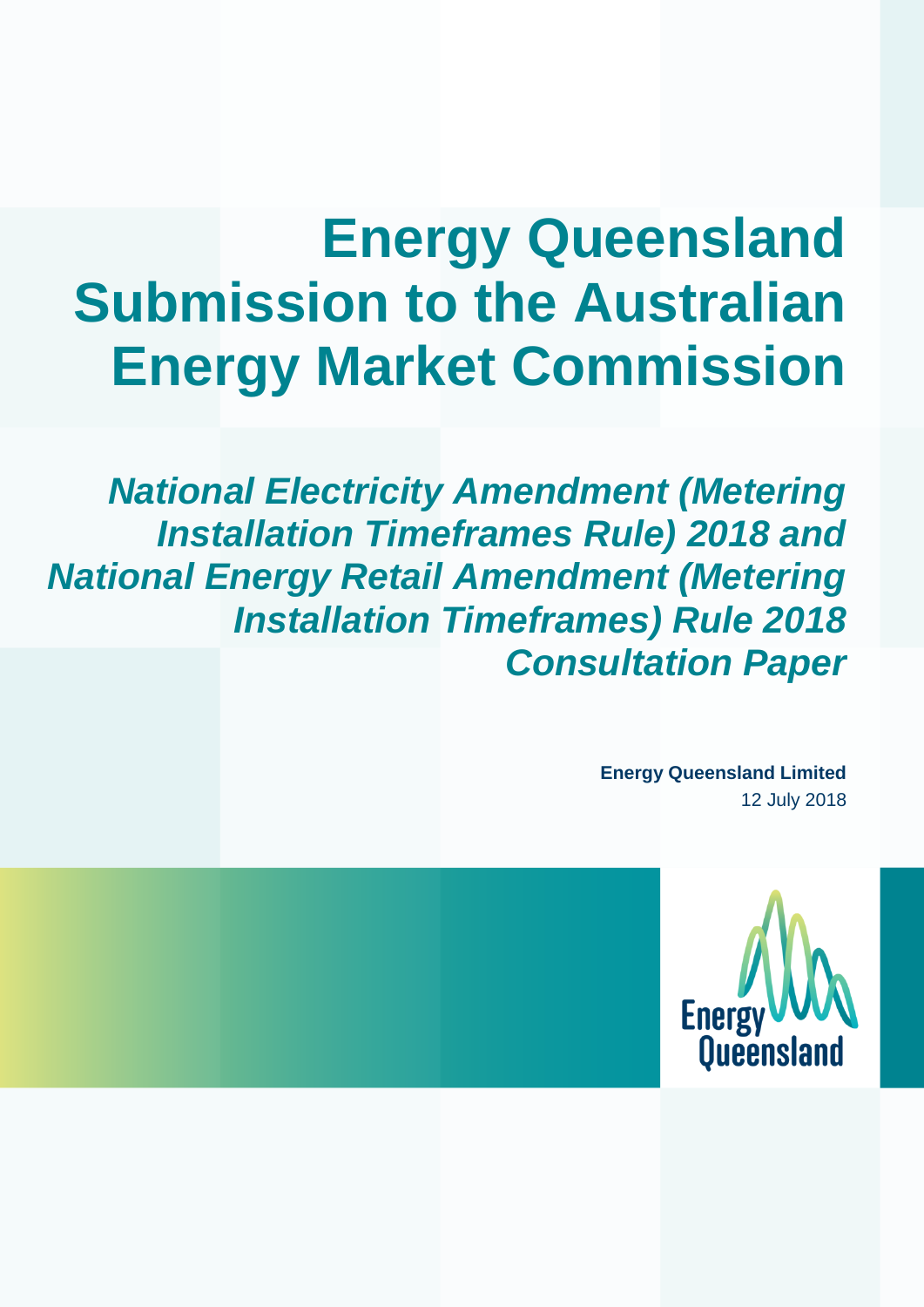### **About Energy Queensland**

Energy Queensland Limited (Energy Queensland) is a Queensland Government Owned Corporation that operates a group of businesses providing energy services across Queensland, including:

- Distribution Network Service Providers, Energex Limited (Energex) and Ergon Energy Corporation Limited (Ergon Energy);
- a regional service delivery retailer, Ergon Energy Queensland Pty Ltd (Ergon Energy Retail); and
- affiliated contestable business, Yurika Pty Ltd.

Energy Queensland's purpose is to "safely deliver secure, affordable and sustainable energy solutions with our communities and customers" and is focussed on working across its portfolio of activities to deliver customers lower, more predictable power bills while maintaining a safe and reliable supply and a great customer service experience.

Our distribution businesses, Energex and Ergon Energy, cover 1.7 million km<sup>2</sup> and supply 37,208 GWh of energy to 2.1 million homes and businesses. Ergon Energy Retail sells electricity to 740,000 customers.

The Energy Queensland Group now includes Yurika, an energy services business creating innovative solutions to deliver customers greater choice and control over their energy needs and access to new solutions and technologies. Yurika is a key pillar to ensure that Energy Queensland is able to meet and adapt to changes and developments in the rapidly evolving energy market.

#### **Contact details**

Energy Queensland Limited Jenny Doyle General Manager Regulation and Pricing Email: jenny.doyle@energyq.com.au Mobile: 0427 156 897 PO Box 1090, Townsville QLD 4810 Level 6, 420 Flinders Street, Townsville QLD 4810 www.energyq.com.au

Energy Queensland Limited ABN 96 612 535 583

© Energy Queensland Limited 2016

This work is copyright. Material contained in this document may be reproduced for personal, in-house or non-commercial use, without formal permission or charge, provided there is due acknowledgement of Energy Queensland Limited as the source. Requests and enquiries concerning reproduction and rights for a purpose other than personal, in-house or non-commercial use, should be addressed to the General Manager Customer Strategy and Engagement, Energy Queensland, PO Box 1090, Townsville QLD 4810.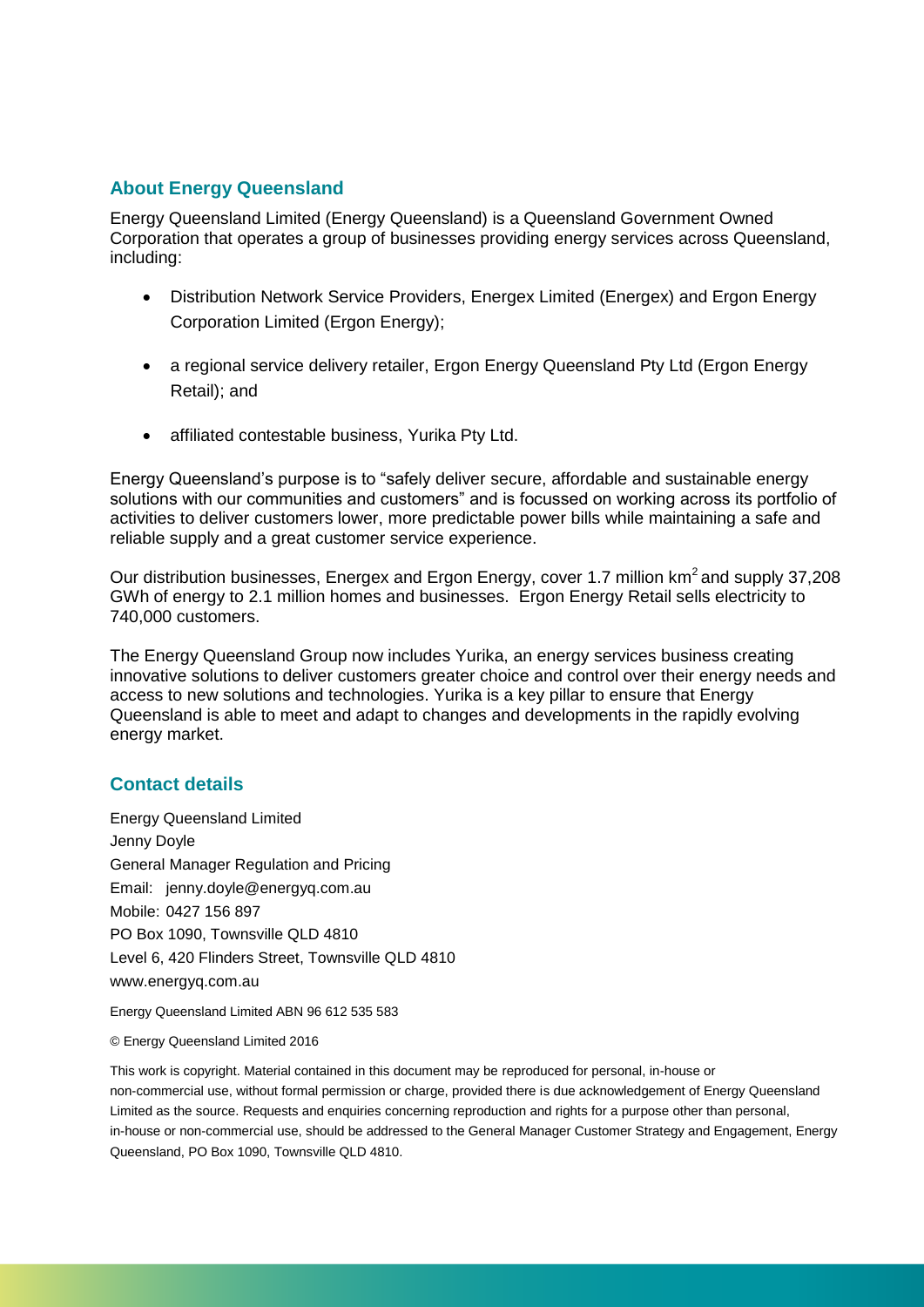### **1 Introduction**

Energy Queensland Limited (Energy Queensland) welcomes the opportunity to provide comment to the Australian Energy Market Commission (AEMC) on its *National Electricity Amendment (Metering Installation Timeframes Rule) 2018* and *National Energy Retail Amendment (Metering Installation Timeframes) Rule 2018 Consultation Paper* (Consultation Paper). This submission is provided by Energy Queensland, on behalf of its related entities Energex Limited (Energex), Ergon Energy Corporation Limited (Ergon Energy), Ergon Energy Queensland Limited (EEQ) and Yurika Pty Ltd (Yurika).

EEQ is the fifth largest retailer in the National Electricity Market (NEM) by number of customers, retailing electricity to 95 per cent of Queensland's electricity customers located outside the South-East corner. Queensland is also the clear leader in rooftop solar installations across the NEM, with behind the meter assets and services continuing to grow across regional Queensland by up to 33 per cent per annum. As such, Energy Queensland has significant history and experience in metering installation practices.

Energy Queensland through its businesses listens to its customers, and is committed to delivering their expectations in an efficient and timely manner. Energy Queensland is therefore expressly aware of customer expectations in respect to connection timeframes for behind the meter assets, including the installation of meters which allow customers to enjoy the benefits of new solar or storage units. Guided by its customer engagement, EEQ was a key contributor to the Australian Energy Council's (AEC) rule change request, which is the subject of this consultation.

Yurika, Energy Queensland's energy services business, owns Metering Dynamics, an unregulated metering business operating across all jurisdictions in the NEM, and the Metering Coordinator (MC) for the EEQ business. This has provided Metering Dynamics with the unique opportunity to work between EEQ and its customers, and identify and understand the issues of contemporary metering requirements under the Power of Choice reforms.

As with any reform process, new practices require time to embed and inevitably lead to circumstances where issues arise. Given time most issues can be resolved between the retailer, MC and customer. However, Energy Queensland acknowledges that while the Power of Choice reforms are in their infancy, there is a need for rule changes which enhance flexibility in metering processes.

In response to the AEMC's invitation to provide comments on the Consultation Paper, Energy Queensland has focused on the responsibilities and learnings of EEQ and Metering Dynamics. Energy Queensland on behalf of these businesses provides responses to the questions raised in the AEMC's Consultation Paper in detail below.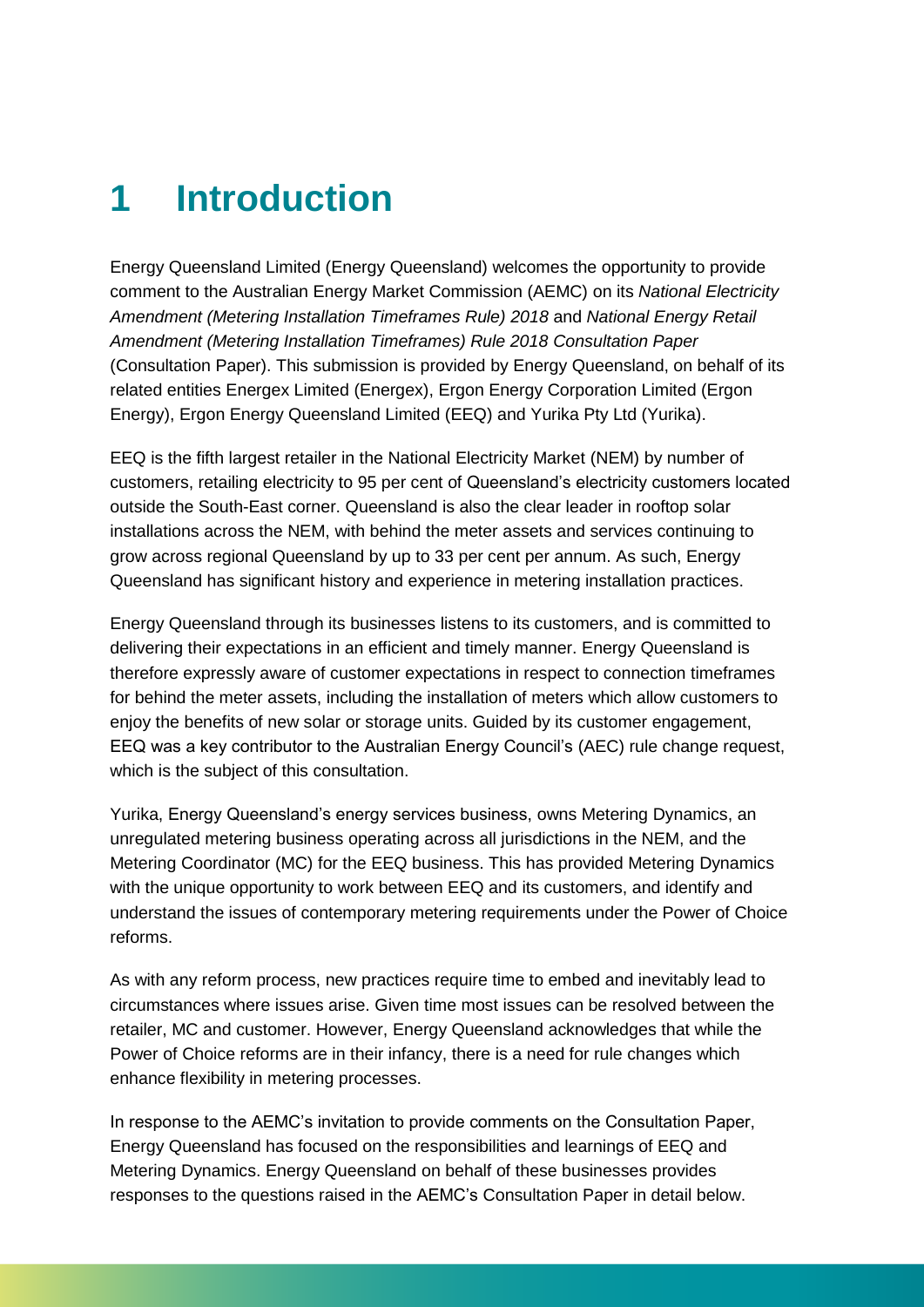Energy Queensland is available to discuss this submission or provide further detail regarding the issues raised, should the AEMC require.

## **2 Specific comments**

### **2.1 Metering Installation Timeframes**

The Power of Choice reforms which commenced 1 December 2017 have significantly impacted the EEQ and Metering Dynamics businesses and their ability to meet customer expectations.

The EEQ business is a non-competitive retailer, with 733,000 retail customers spread across a geographic area of 1.7 million square kilometres (km) in regional Queensland. This includes customers supplied via Ergon Energy's long rural feeders, such as the Quilpie rural feeder which is 2,749 km in length but supplies only 320 customers (equating to 8.5 km of feeder per customer). Installing a new meter for a customer supplied via this (or similar) rural feeders is a complex and time consuming process, involving the coordination of network crews and metering providers (MP) to attend dispersed and remote premises at a mutually convenient time to install or replace a meter.

While physical installation of the meter provides challenges, there are equally challenges in the administrative processes ahead of meter installation, such as the sequential Market Settlement and Transfer Solutions (MSATS) process required to appoint an MC and then MP; and delays in delivering a planned interruption notice in regional Queensland (allowing four days for physical delivery of a notice which provides for a further four days' notice of a planned interruption).

EEQ appreciates that across the NEM, the majority of customer connections are located within close proximity to urban centres. However, EEQ notes the continued need to support all electricity participants serving customers in regional areas, and the unique needs of these customers and participants.

Energy Queensland therefore suggests that enhanced flexibility in meter installations is crucial in coordinating activities associated with new and replacement meter installations, particularly so in regional Queensland.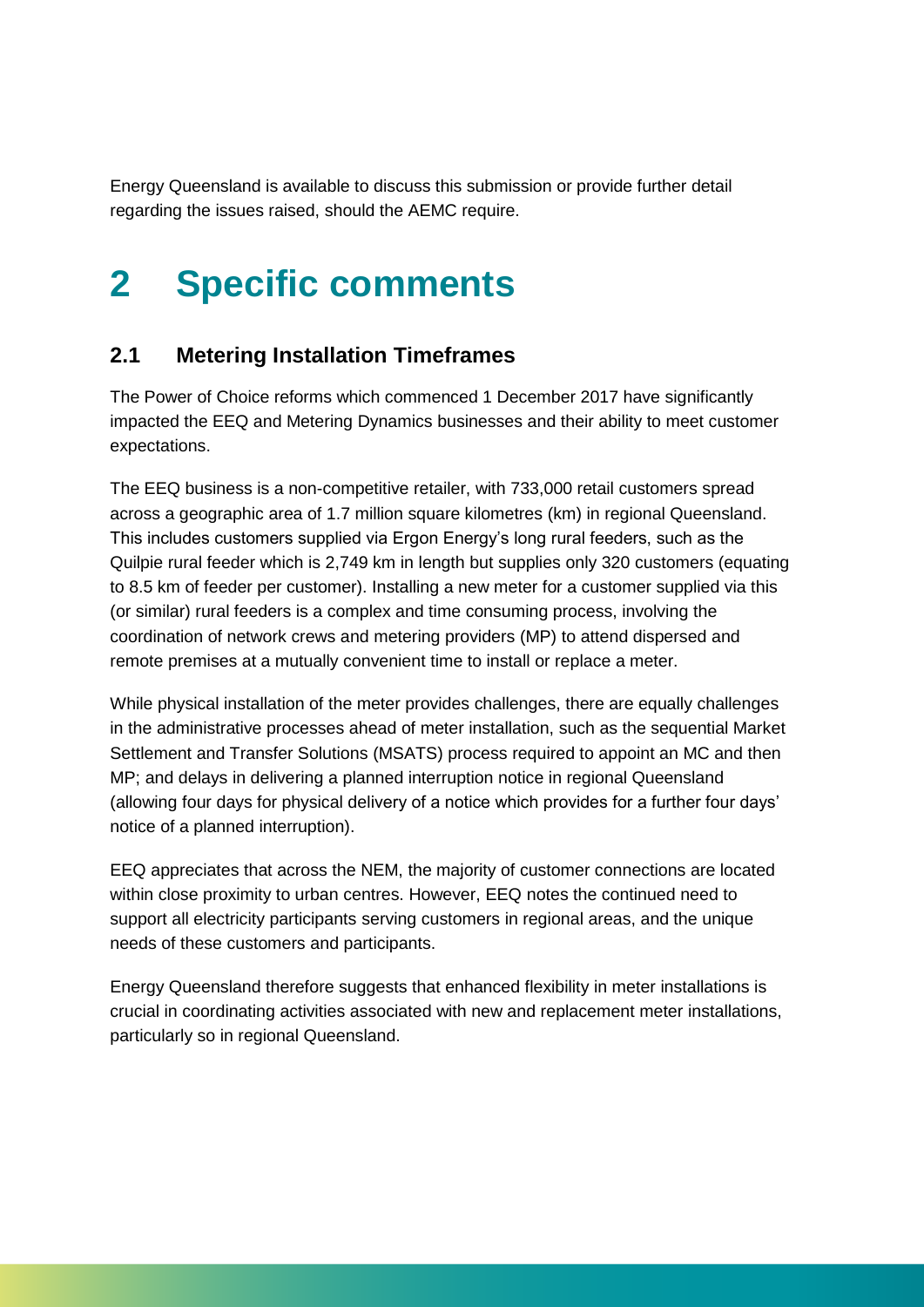|     | <b>AEMC Question</b>                                                                                            | <b>EQL comments</b>                                                                                                                                                                                                                                                                                                                                                                                                             |  |
|-----|-----------------------------------------------------------------------------------------------------------------|---------------------------------------------------------------------------------------------------------------------------------------------------------------------------------------------------------------------------------------------------------------------------------------------------------------------------------------------------------------------------------------------------------------------------------|--|
|     | Question 1 Requirements for meter installation timeframes                                                       |                                                                                                                                                                                                                                                                                                                                                                                                                                 |  |
| 1.1 | What are the benefits to customers of imposing<br>installation timeframes in new and replacement<br>situations? | Benefits to customers include:<br>Installation certainty enhancing customer satisfaction<br>Ability to prepare for a planned interruption<br>Transparency and clarity of meter installation timeframes reducing<br>potential for complaints and disputes                                                                                                                                                                        |  |
| 1.2 | What are the expected costs of imposing installation<br>timeframes?                                             | Additional costs and considerable resource constraints would exist to attend<br>meter installations within a six day timeframe in regional and remote<br>communities in Queensland (and across the NEM), particularly where the<br>appropriate skill set for meter installation does not exist or is difficult to<br>engage (for example, High Voltage or current transformer metering in Far<br>North and Western Queensland). |  |
|     |                                                                                                                 | Due to demand, metering work is not undertaken on a daily basis in some<br>communities. Rather, work is scheduled to gain efficiencies and reduce high<br>travel costs. It would therefore be reasonable to expect considerably higher<br>service provision costs where installation timeframes are imposed due to:                                                                                                             |  |
|     |                                                                                                                 | Increased resourcing required to react to tighter timeframes<br>Increase travel and labour costs to accommodate multiple visits to the<br>same area to complete smaller volumes of work                                                                                                                                                                                                                                         |  |

### **Australian Energy Market Commission – Amendment (Metering Installation Timeframes) Rule Change 2018**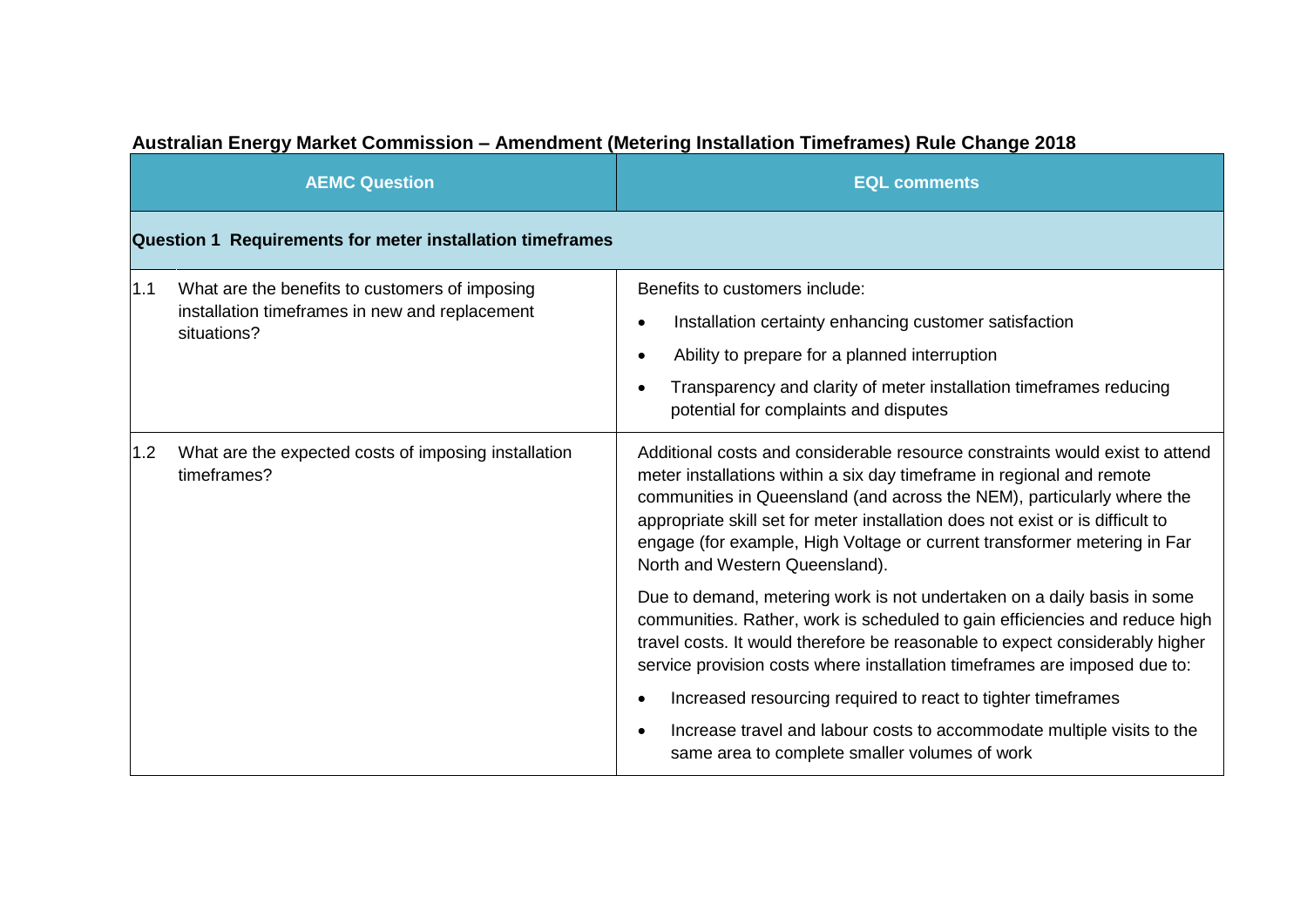|     | <b>AEMC Question</b>                                                                                    | <b>EQL comments</b>                                                                                                                                                                                                                                                                                                           |
|-----|---------------------------------------------------------------------------------------------------------|-------------------------------------------------------------------------------------------------------------------------------------------------------------------------------------------------------------------------------------------------------------------------------------------------------------------------------|
|     |                                                                                                         | Reduced efficiencies due to inability to schedule works effectively.<br>$\bullet$                                                                                                                                                                                                                                             |
|     |                                                                                                         | Similarly, service provision (Metering Provider Category B or MPB) will also<br>be significantly challenged to maintain / gain efficiencies when providing<br>capacity / capability in regional / remote areas of Queensland, particularly<br>when subject to a retailer's 'best endeavours' agreement with a customer.       |
|     |                                                                                                         | Put simply, the dispersed nature of Queensland's electricity network is such<br>that any imposition of a timeframe for metering services in regional and<br>remote areas of the State is not practical.                                                                                                                       |
|     |                                                                                                         | Energy Queensland acknowledges that Minister Frydenberg's proposed six<br>day timeframe for new meter installations is proposed on a 'best<br>endeavours' basis. However it is Energy Queensland's experience that<br>customers largely overlook the 'best endeavours' and interpret the six days<br>as a hard and fast rule. |
|     |                                                                                                         | Further consideration is also required to understand and manage different<br>retailer expectations as to what may constitute 'best endeavours', with<br>variations in retailer expectations incurring additional process and resource<br>costs to satisfy variances.                                                          |
| 1.3 | Should there be different requirements for different types<br>of installation scenarios and why?        | Installation and alteration works that require co-ordination with NSPs and<br>MPs require the ability to align delivery obligations for both service works<br>and metering works. Splitting timeframes to suit various scenarios will likely<br>further impact any ability to gain operational and work program efficiencies. |
| 1.4 | Should the current timeframes in the NER for the<br>replacement of malfunctioning meters be amended? If | Energy Queensland supports the AEC's position that customers should be<br>provided with flexibility to agree a preferred time for the replacement of a                                                                                                                                                                        |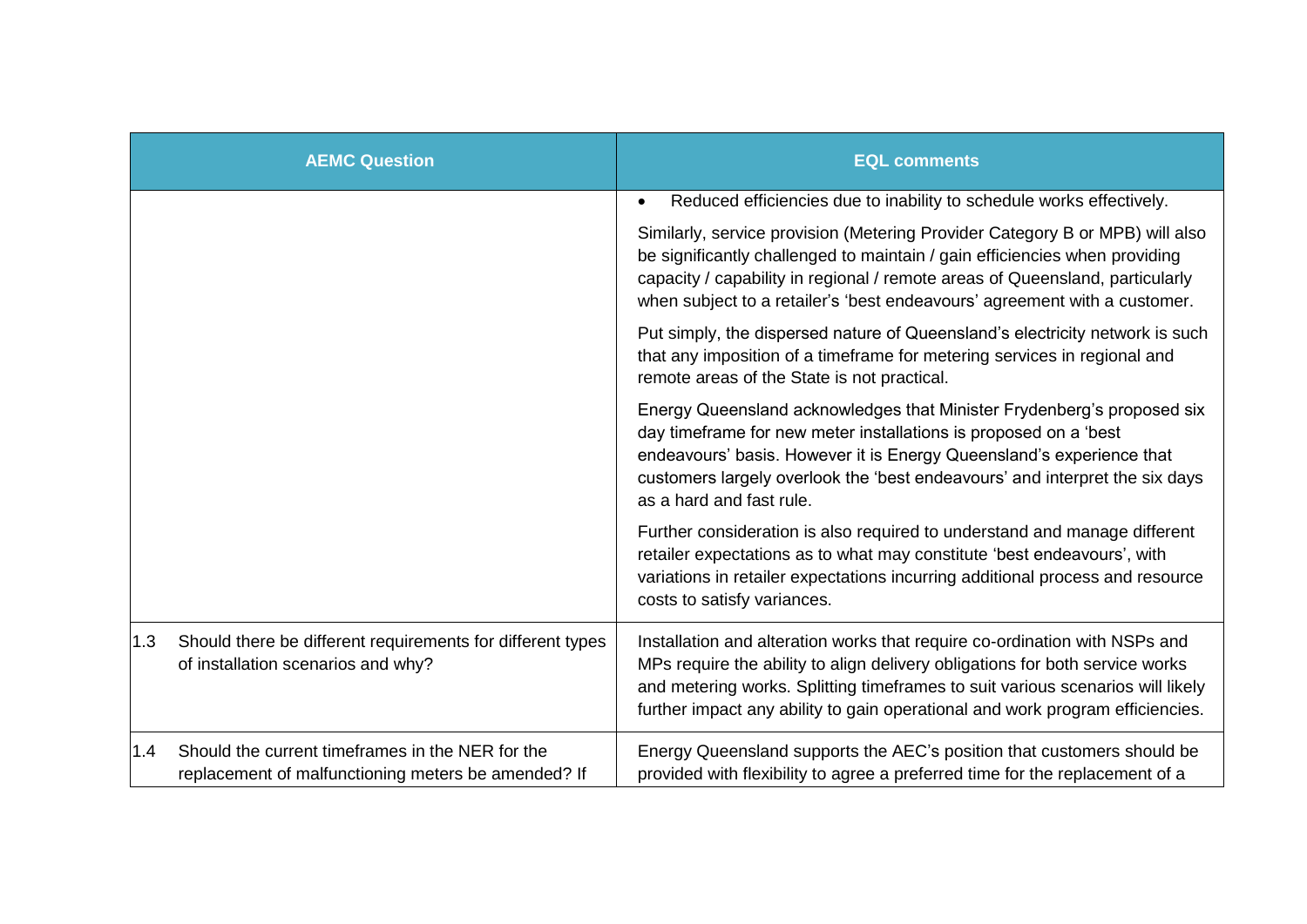|     | <b>AEMC Question</b>                                                                                                                                                                                                                                                                 | <b>EQL comments</b>                                                                                                                                                                                                                                                                                                                                                                                                                       |
|-----|--------------------------------------------------------------------------------------------------------------------------------------------------------------------------------------------------------------------------------------------------------------------------------------|-------------------------------------------------------------------------------------------------------------------------------------------------------------------------------------------------------------------------------------------------------------------------------------------------------------------------------------------------------------------------------------------------------------------------------------------|
|     | so, what is the appropriate timeframe?                                                                                                                                                                                                                                               | meter, or where this is not possible, 20 business days to enable compliance<br>with NER processes.                                                                                                                                                                                                                                                                                                                                        |
|     |                                                                                                                                                                                                                                                                                      | This approach enables more efficient work programing and delivery with<br>consideration given to the geographical areas required to be serviced in<br>some jurisdictions.                                                                                                                                                                                                                                                                 |
|     |                                                                                                                                                                                                                                                                                      | Existing metrology procedures will continue to support the provision and<br>revision of data to the market in an appropriate manner.                                                                                                                                                                                                                                                                                                      |
| 1.5 | If a timeframe was imposed for new and replacement<br>situations, at what point should the 'clock' start? That is<br>to say, what preconditions would need to be met before<br>the relevant timeframes should commence for each of<br>the different types of installation scenarios? | Energy Queensland suggests the 'clock start' should commence upon a<br>retailer's initiation of a 'Metering Service Works' request confirming all<br>preconditions are met, namely:                                                                                                                                                                                                                                                       |
|     |                                                                                                                                                                                                                                                                                      | Customer request received<br>1.                                                                                                                                                                                                                                                                                                                                                                                                           |
|     |                                                                                                                                                                                                                                                                                      | Customer agreement in place with retailer                                                                                                                                                                                                                                                                                                                                                                                                 |
|     |                                                                                                                                                                                                                                                                                      | MC/MP nominations initiated<br>3.                                                                                                                                                                                                                                                                                                                                                                                                         |
|     |                                                                                                                                                                                                                                                                                      | Electrician confirmation site is safe and ready for meter installation<br>4.                                                                                                                                                                                                                                                                                                                                                              |
|     |                                                                                                                                                                                                                                                                                      | Network service provider has advised install can proceed.<br>5.                                                                                                                                                                                                                                                                                                                                                                           |
|     |                                                                                                                                                                                                                                                                                      | Consideration should also be given to the various agreements between<br>retailers and MC/MPBs which result in the provision of upfront pricing for<br>customer initiated works (for example, applicable to greenfield sites or<br>alterations to existing sites). Timing for metering work may therefore be<br>dependent on customer acceptance of a quote and receipt of payment<br>(include third party billing) for metering services. |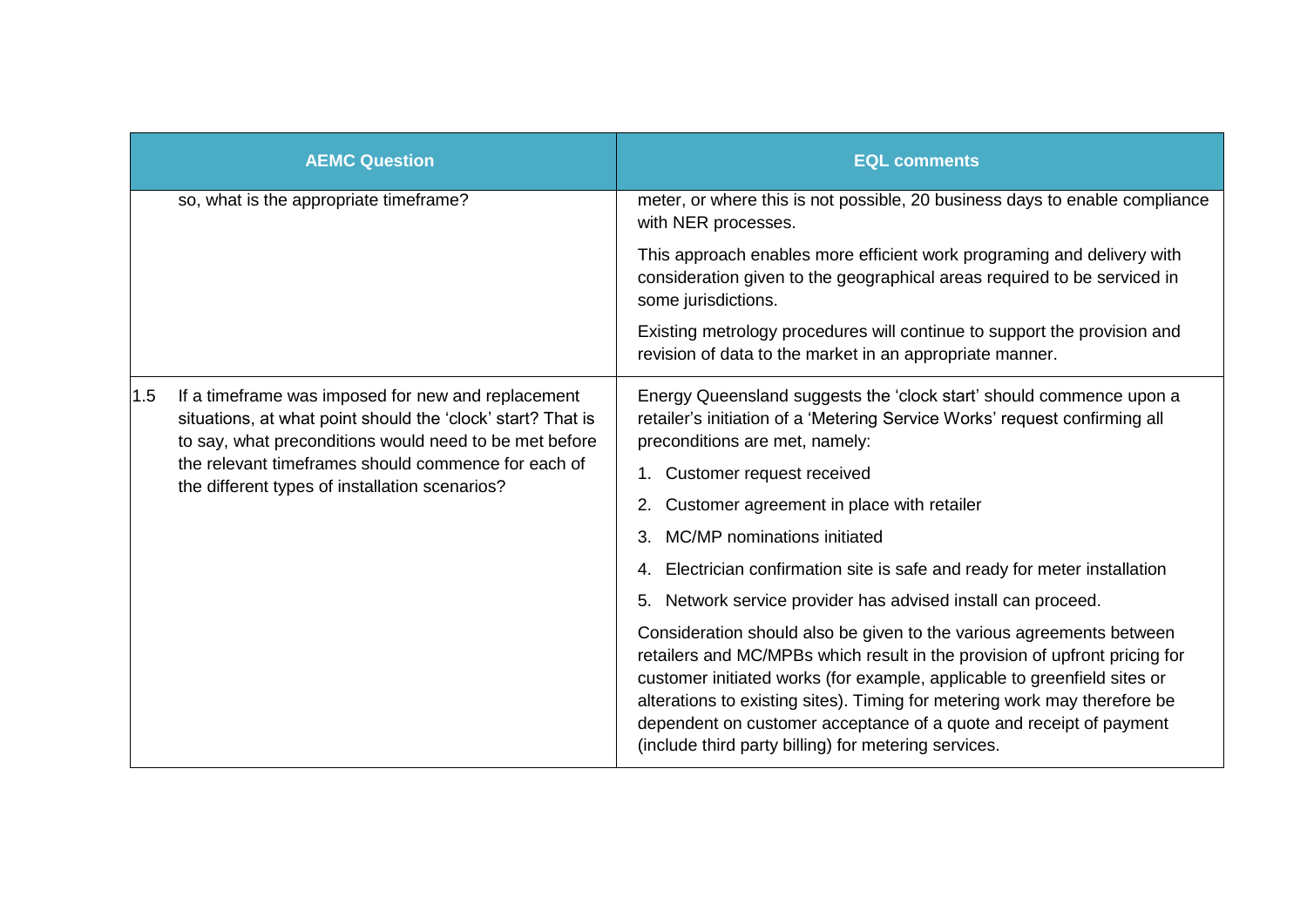|     |                                                                         | <b>AEMC Question</b>                                                                                                                                                                                                                                                                                                                                                                                                                                                                                                                 | <b>EQL comments</b>                                                                                                                                                                                                                                                                                                                                                                                                                                                                                                                                                                                                                                                                                                                                                    |  |
|-----|-------------------------------------------------------------------------|--------------------------------------------------------------------------------------------------------------------------------------------------------------------------------------------------------------------------------------------------------------------------------------------------------------------------------------------------------------------------------------------------------------------------------------------------------------------------------------------------------------------------------------|------------------------------------------------------------------------------------------------------------------------------------------------------------------------------------------------------------------------------------------------------------------------------------------------------------------------------------------------------------------------------------------------------------------------------------------------------------------------------------------------------------------------------------------------------------------------------------------------------------------------------------------------------------------------------------------------------------------------------------------------------------------------|--|
|     | Question 2 Potential measures to improve the meter installation process |                                                                                                                                                                                                                                                                                                                                                                                                                                                                                                                                      |                                                                                                                                                                                                                                                                                                                                                                                                                                                                                                                                                                                                                                                                                                                                                                        |  |
| 2.1 | (a)<br>(b)                                                              | For each of the options to minimise process timeframes<br>above (planned interruption notices and the customer<br>notification process):<br>What are the benefits of the proposal?<br>What costs and risk for participants and consumers<br>would be involved in implementing the proposal?<br>How could these costs and risks be managed, for<br>example through limitations in the NERR on the<br>circumstances in which: planned interruption<br>timeframes could be reduced; or new meter<br>deployment notices could be waived? | Energy Queensland supports the AEC's proposals to improve the meter<br>installation process by:<br>Allowing a customer and retailer to agree a planned interruption notice<br>period that is shorter than four days and better suits the needs of the<br>customer (residential or business)<br>Allowing a customer to agree the installation of a new deployment<br>meter and waive the notification process.<br>This approach is similar to the framework which existed prior to the Power of<br>Choice reforms, and will reintroduce flexibility to accommodate delivery of<br>short notice or opportunistic activities that require an outage and align with<br>customer premise operations, facilitating more efficient meter installation /<br>maintenance works. |  |
|     | (c)                                                                     | Is there any new information that is now available<br>following implementation of the competition in<br>metering rules that should change how the<br>Commission considered these issues in the final<br>rule determination?                                                                                                                                                                                                                                                                                                          | Equally where existing planned work has been cancelled, flexibility will<br>provide opportunities to refine works programs and bring forward work (on<br>agreement with customer) whilst crews are in the geographical area.                                                                                                                                                                                                                                                                                                                                                                                                                                                                                                                                           |  |
| 2.2 |                                                                         | Are there any other options that would help to minimise<br>the processes and timeframes involved in meter<br>replacement, without compromising safety or consumer                                                                                                                                                                                                                                                                                                                                                                    | It is noted in the consultation paper that an opportunity may exist to<br>streamline the market role nomination process to allow market participant<br>roles to be concurrently nominated in MSATS. While Energy Queensland is<br>supportive of this review, it notes there are circumstances where market                                                                                                                                                                                                                                                                                                                                                                                                                                                             |  |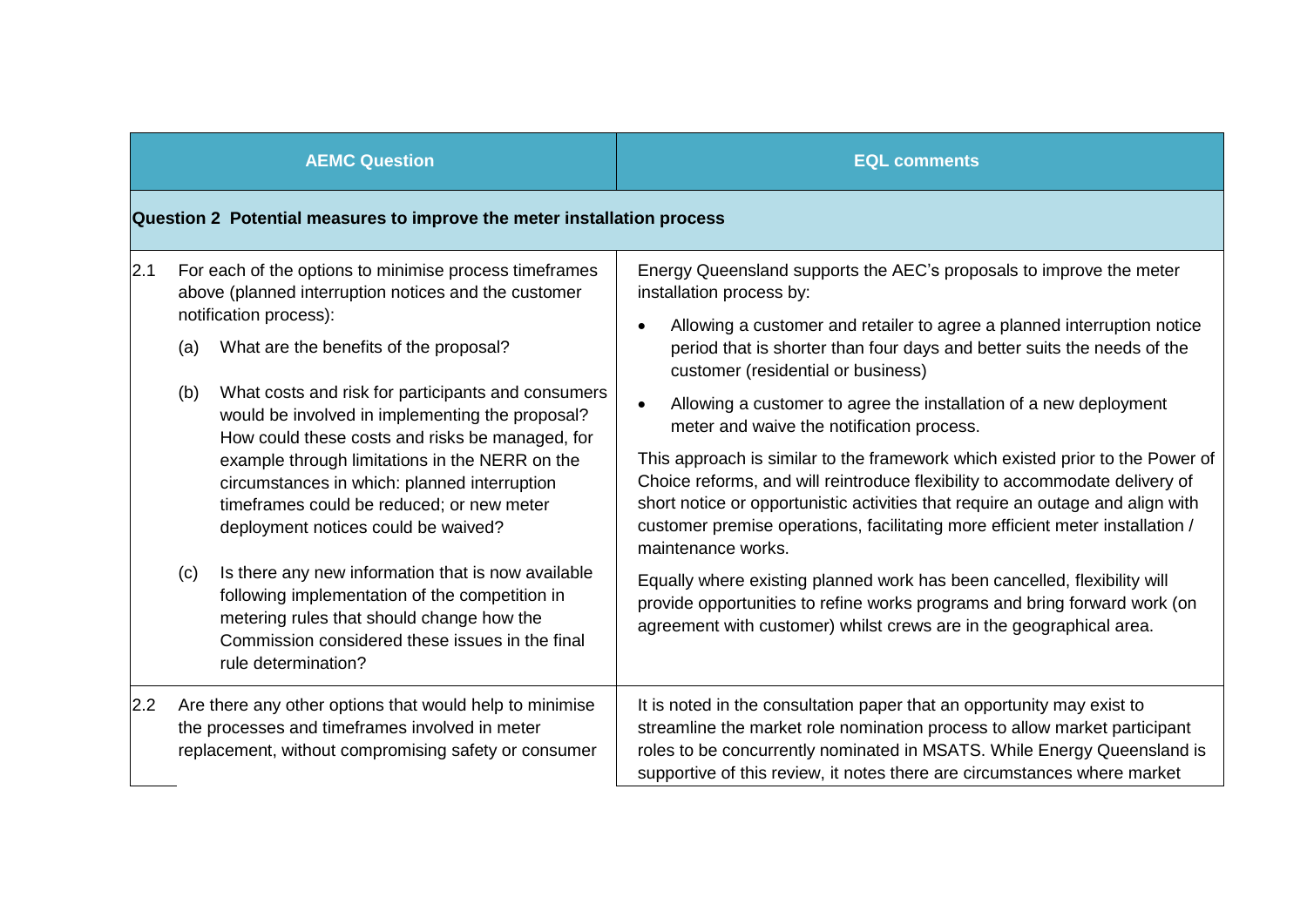|            | <b>AEMC Question</b>                                                                                        | <b>EQL comments</b>                                                                                                                                                                                                                                                                                                                                                                                                                                                                                                                                              |
|------------|-------------------------------------------------------------------------------------------------------------|------------------------------------------------------------------------------------------------------------------------------------------------------------------------------------------------------------------------------------------------------------------------------------------------------------------------------------------------------------------------------------------------------------------------------------------------------------------------------------------------------------------------------------------------------------------|
|            | protections?                                                                                                | systems and business processes have been developed (and in some cases<br>automated) to accommodate current market requirements of sequential<br>nomination of the MC by the retailer (via CR 630x) and subsequent<br>MP/MDP nomination by the MC (CR680x).                                                                                                                                                                                                                                                                                                       |
|            |                                                                                                             | Whilst in theory a singular nomination process would reduce the time<br>between market role nomination and meter installation, changes to current<br>processes may incur considerable cost to participants to complete further<br>system and process changes. Appropriate consideration must therefore be<br>given to the cost and time impediments necessary to implement system<br>changes to ensure manual processing of change requests is not triggered,<br>impairing the ability to process market transactions and initiate timely meter<br>installation. |
|            | Question 3 Other issues related to planned interruption notices                                             |                                                                                                                                                                                                                                                                                                                                                                                                                                                                                                                                                                  |
| 3.1.       | For each of the proposals related to planned interruption                                                   | Energy Queensland largely supports the AEC's proposal that:                                                                                                                                                                                                                                                                                                                                                                                                                                                                                                      |
|            | notices (the 24 hour enquiry line and notices to large<br>customers):                                       | The enquiry line for planned interruption notices should not be required<br>to be a 24 hour phone line.                                                                                                                                                                                                                                                                                                                                                                                                                                                          |
| (a)<br>(b) | What are the benefits of the proposal?<br>What costs and risks for participants and                         | The requirement to provide planned interruption notices to large<br>customers should be removed.                                                                                                                                                                                                                                                                                                                                                                                                                                                                 |
|            | consumers would be involved in implementing the<br>proposal? How could these costs and risks be<br>managed? | Energy Queensland is of the view that four business days provides a<br>customer with sufficient opportunity to query a planned interruption during<br>business hours. Costs of running call centre staff outside business hours for<br>what is expected to be a very small number of contacts should be reduced                                                                                                                                                                                                                                                  |